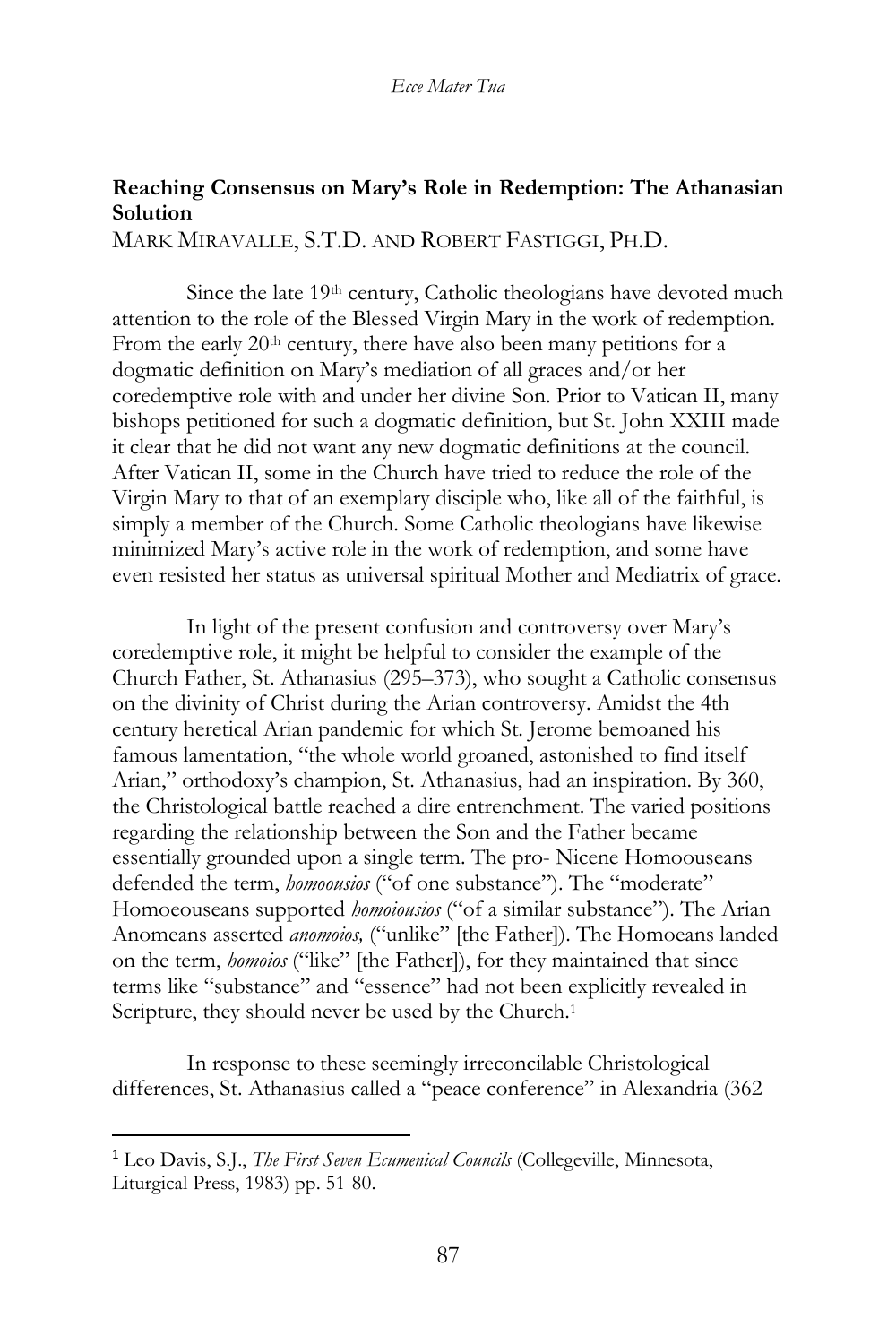A.D.). He invited representatives of the battling camps to set aside the specific terms and titles for the moment, and rather to focus instead on the *foundational doctrine behind the terms*.

Athanasius offered a series of theological propositions, for which a simple "yes" or "no" response sufficed. For example, the Nicene hero asked the assembled representatives the doctrinal meaning behind the term, one *hypostasis* in relation to Son and Father: did they mean one substance or *ousia* (essence), because the Son is of the one substance as the Father? If they answered in the affirmative (along with a negative response to Sabellian modalism), Athanasius accepted them into full communion with the Church.

After a series of such propositions, Athanasius objectively and charitably articulated what each camp theologically stood for, thus making clear that, despite the different title-camp associations that had developed, the Nicenes and most Moderates really believed the same doctrinal truth and had no essential ground for disagreement.<sup>2</sup> The Athanasian solution led to a historic unity between Nicene and Moderate bishops (and their respective theologians), a collegial union that consequently paved the way for the pro-Nicene Christological victory at the Council of Constantinople I.

Presently, similar theological entrenchments surround the role of the Blessed Virgin Mary in the Redemption and their respective responses to the term, "Co-redemptrix." One contemporary position interprets 1 Tim. 2:5 to signify that Jesus Christ is the "one mediator" and the *only* mediator, thus excluding Mary's subordinate mediation in Redemption.<sup>3</sup> Another group holds that Mary was "receptive" at Calvary, but not actively participating in the Redemption accomplished by Christ.<sup>4</sup> Yet another

<sup>2</sup> Ibid., pp. 102-103.

<sup>3</sup> While this position reflects most Protestant theologians, a few Catholic prelates and theologians have also voiced a variation of this fundamental position. This includes the notable Fr. René Laurentin, who in his final years quoted 1 Tim. 2:5 against any legitimate concept of Marian coredemption, cf. *Personal Correspondence with Author*, June 2014.

<sup>4</sup> The "moderate" position of "receptive coredemption" first initiated by Heinrich Köster, *Die Magd des*, *Herrn* (Limburg, Lahn-Vertag, 1947); cf. Manfred Hauke, *Introduction to Mariology,* trans. Richard Chonak (Washington, DC: The Catholic University of America Press, 2021) p. 330.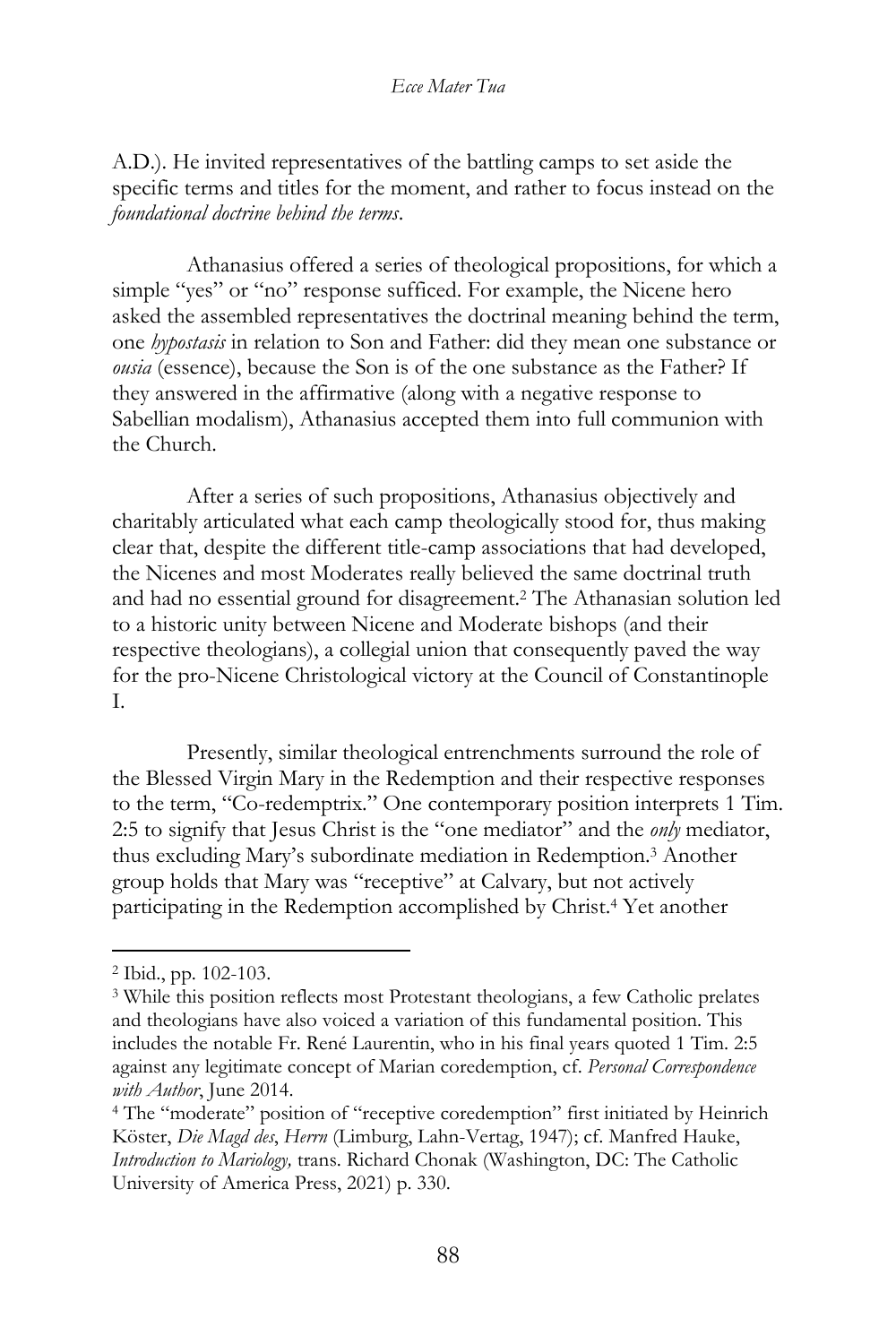group maintains that Mary actively and uniquely participated in the Redemption, from her fiat at the Annunciation, throughout her earthly life, and reached its culmination in her active participation with Jesus at Calvary.<sup>5</sup>

A further ecclesio-political difficulty exists regarding the "Coredemptrix" title and its identification with an international Catholic movement seeking the solemn definition of Our Lady's Spiritual Motherhood, inclusive of her co-redemptive role. For those not in favor of a proposed fifth Marian dogma, the public association of the Co-redemptrix title with this movement provides a further and potential doubt towards the term itself.

Perhaps the Athanasian solution could be fruitfully applied to the current controversy concerning Mary's role in Redemption.

Let us speculatively place to the side, for the moment, the Coredemptrix title, and *focus* rather on *what constitutes the authentic doctrinal role of Mary in historic act of Redemption.*

We are bereft of a St. Athanasius in our day. Yet we have, in his stead, something greater—an ecumenical council. How does the Second Vatican Council denote the true doctrinal role of Mary in Redemption?

*A priori*, the Council defends the critical principle that creatures, i.e., human beings, can in fact participate in the unique work of the one divine Redeemer and Mediator:

> No creature could ever be counted along with the Incarnate Word and Redeemer; but just as the priesthood of Christ is shared in various ways both by his ministers and the faithful, and as the one goodness of God is radiated in different ways among his creatures, so also the unique mediation of the Redeemer does not exclude but rather gives rise to a manifest *cooperation* which is but a sharing in this one source.<sup>6</sup>

<sup>&</sup>lt;sup>5</sup> This group would be identified as maintaining the traditional doctrine on Mary's role in the Redemption, oftentimes referred to as "Marian coredemption."

<sup>6</sup> Second Vatican Council, Lumen Gentium, n. 62 (emphasis author's).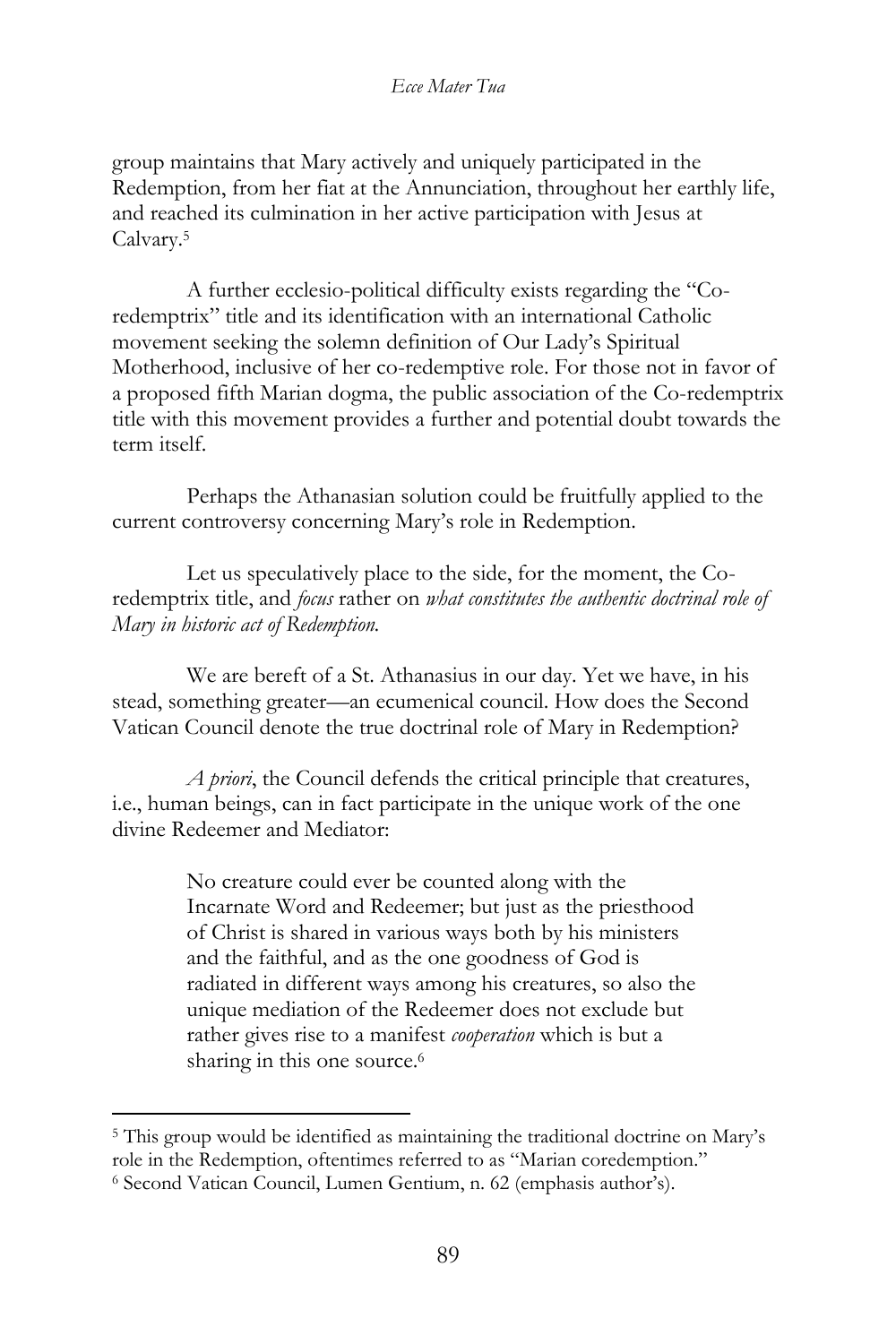Vatican II confirms that Christians indeed *must cooperate* and *share* in the one, unique, all-sustaining, and all-necessary mediation of Jesus Christ, which takes nothing away from the mediation of divine Redeemer, but rather "manifests its power."<sup>7</sup>

*Lumen Gentium* 62 goes on to apply this principle of subordinate Christian mediation specifically to Mary:

The Church does not hesitate to profess this subordinate role of Mary, which it constantly experiences and recommends to the heartfelt attention of the faithful, so that encouraged by this maternal help, they may the more closely adhere to the Mediator and Redeemer.<sup>8</sup>

Mary's subordinate role with Christ the Mediator and Redeemer, the Council states, is a truth which the Church "does not hesitate to profess." Is this Vatican II teaching being implemented today by its followers? Are otherwise faithful disciples of the Council "hesitating" to profess Mary's subordinate role with the Redeemer in contemporary theological and pastoral discourse?

Mary's free and active cooperation in the mystery of Redemption is explicitly taught in *Lumen Gentium* 56, based here on the testimony of the Fathers of the Church:

Thus, the daughter of Adam, Mary, consenting to the word of God, became the Mother of Jesus. Committing herself wholeheartedly and impeded by no sin to God's saving will, she devoted herself totally as a handmaid of the Lord, to the person and work of her Son, under and with him, serving the mystery of the Redemption, by the grace of Almighty God. Rightly, therefore, the Fathers see Mary not merely as passively engaged by God, but as freely cooperating in the work of man's salvation through faith and obedience. For as St. Irenaeus says, she "being obedient, became the cause of salvation for herself and for the whole human race."<sup>9</sup>

The Council's confirmation of St. Irenaeus' teaching of Mary as

<sup>7</sup> *Lumen Gentium*, n. 60

<sup>8</sup> *Lumen Gentium*, n. 62.

<sup>9</sup> *Lumen Gentium*, 56; St. Irenaeus, *Adv. Haer*. III, 22, 4: PG 7, 959 A, Harvey, 2, 123.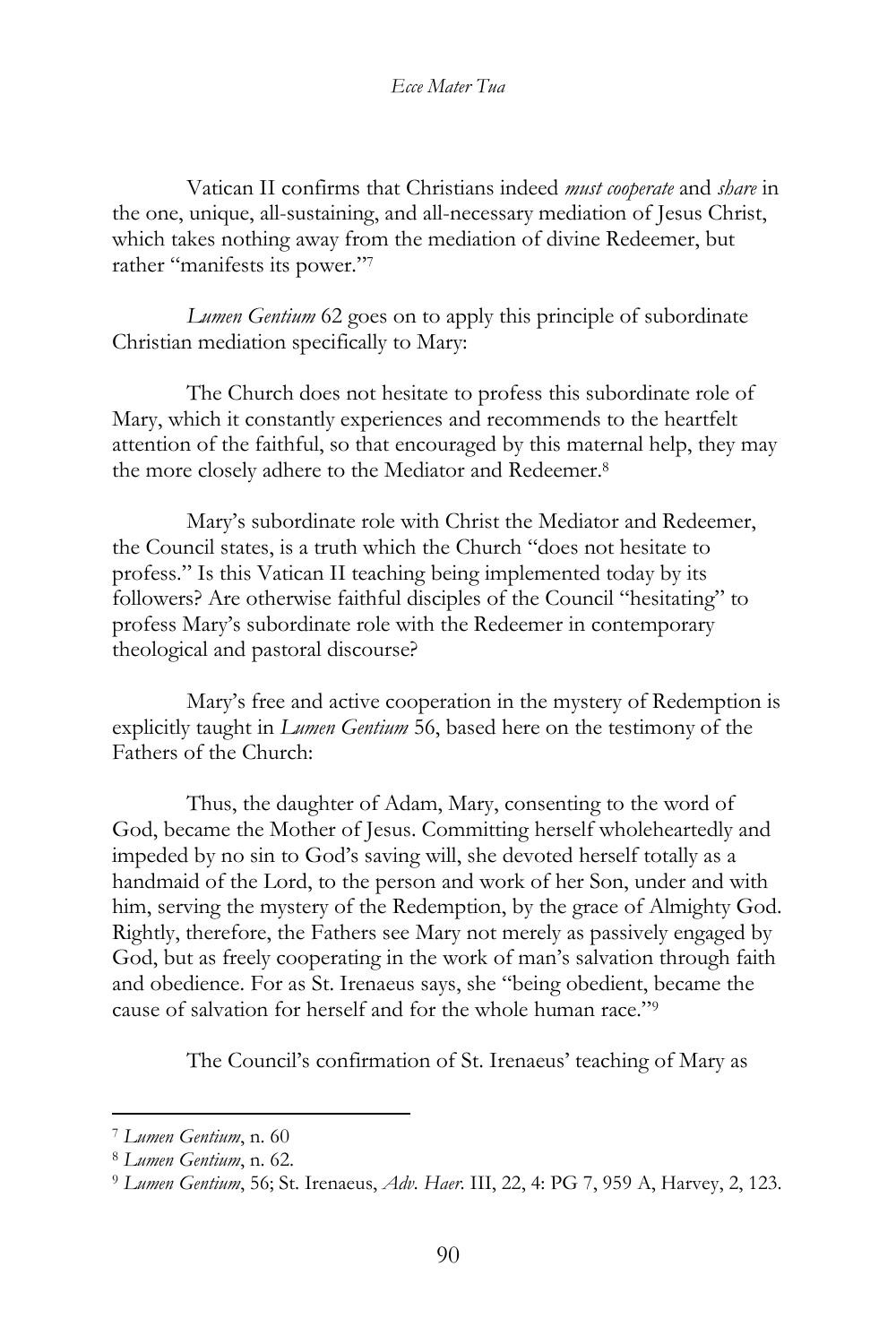"cause of salvation" (*causa salutis*) for all humanity, even if secondary, instrumental, and incarnational, remains a clear Patristic and magisterial testimony to the unique Marian cooperation in Redemption.

*Lumen Gentium* 57 refers to the Mother of Jesus' unique salvific role with the Redeemer for his entire earthly life: "This union of the mother with the Son in the work of salvation is made manifest from the time of Christ's virginal conception up to his death."<sup>10</sup>

The Council culminates its extraordinary magisterial teaching on Marian cooperation in Redemption in *Lumen Gentium* 58, where the Council Fathers testify to Mary's endurance of suffering in union with Christ's redemptive sacrifice, as well her active "consent" to the immolation of her Victim-Son:

Thus the Blessed Virgin advanced in her pilgrimage of faith, and faithfully persevered in union with her Son unto the cross, where she stood, in keeping with the divine plan, enduring with her only begotten Son the intensity of his suffering, associated herself with his sacrifice in her mother's heart, and lovingly consenting to the immolation of this victim which was born of her. Finally, she was given by the same Christ Jesus dying on the cross with the words: "Woman, behold thy son (Jn. 19:26-27)."<sup>11</sup>

In providing post-conciliar papal commentary on the nature and efficacy of Mary's role with Jesus at Calvary as testified by the Council, John Paul II underscores the objective historic contribution of Mary's suffering with Christ which was supernaturally and universally fruitful for all humanity:

> In her, the many and intense sufferings, were amassed in such an interconnected way, that they were not only a proof of her unshakable faith, but also a contribution to the Redemption of all…It was on Calvary that Mary's suffering, beside the suffering of Jesus, reached an intensity which can hardly be imagined from a human

<sup>10</sup> *Lumen Gentium*, n. 57.

<sup>11</sup> *Lumen Gentium*, n. 58.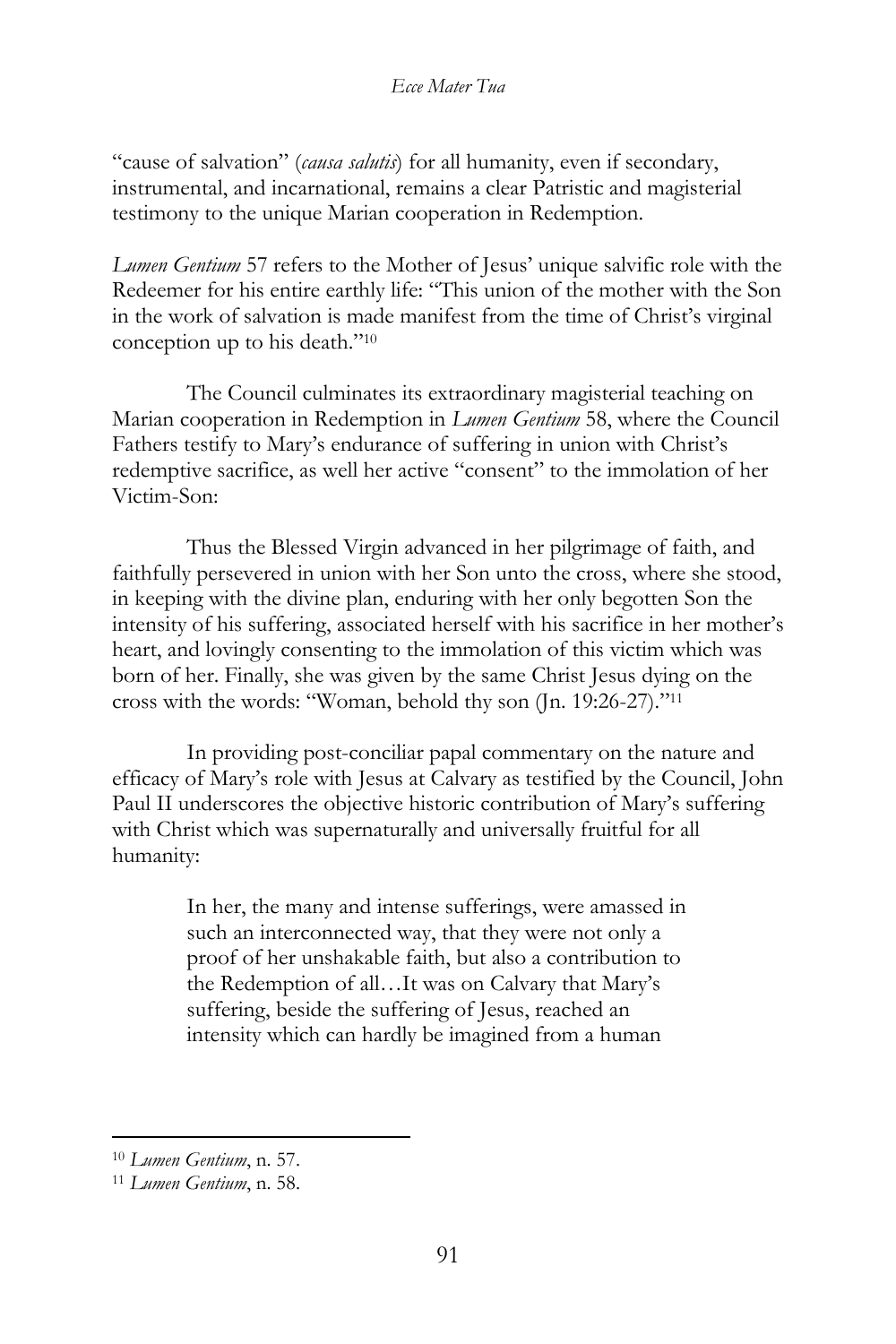point of view, but which was mysteriously and supernaturally fruitful for the Redemption of the world.<sup>12</sup>

Uniquely prepared by the Father through her Immaculate Conception<sup>13</sup> and in free, obedient consent to his plan, Mary faithfully persevered with the unparalleled suffering of her maternal heart –an immaculate heart completely united with the sacrifice of the heart and body of her Son, like a New Eve with a New Adam—for the one single goal of redeeming the world.

From this substantive teaching of the Second Vatican Council, let us, in Athanasian format and intent, derive a few essential propositions that capture the essence of the Church's teaching on the role of the Virgin Mary in the Redemption, which can in turn be considered amidst today's theological discussion:

1. Do you believe that Christians can subordinately cooperate in the unique mediation of Jesus Christ, the one and only divine Redeemer?

If yes…

2. Do you believe that Mary uniquely cooperated with and under Jesus Christ in the work of Redemption by giving birth to the Redeemer?

If yes…

3. Do you believe that Mary uniquely cooperated with and under Jesus Christ, from the event of Christ's virginal birth, throughout her life, and culminating with her suffering with Jesus at Calvary for the redemption of the world?

If you can faithfully answer in the affirmative to these 3 questions, then you believe, in essence, what the Church positively teaches on Mary's unique cooperation in Redemption. For the greater part of the last 100 years, this position has been referred to as the doctrine of Marian coredemption.

<sup>12</sup> John Paul II, Apostolic Letter, Salvifici Doloris, n. 25.

<sup>13</sup> Cf. *Lumen Gentium*, 53.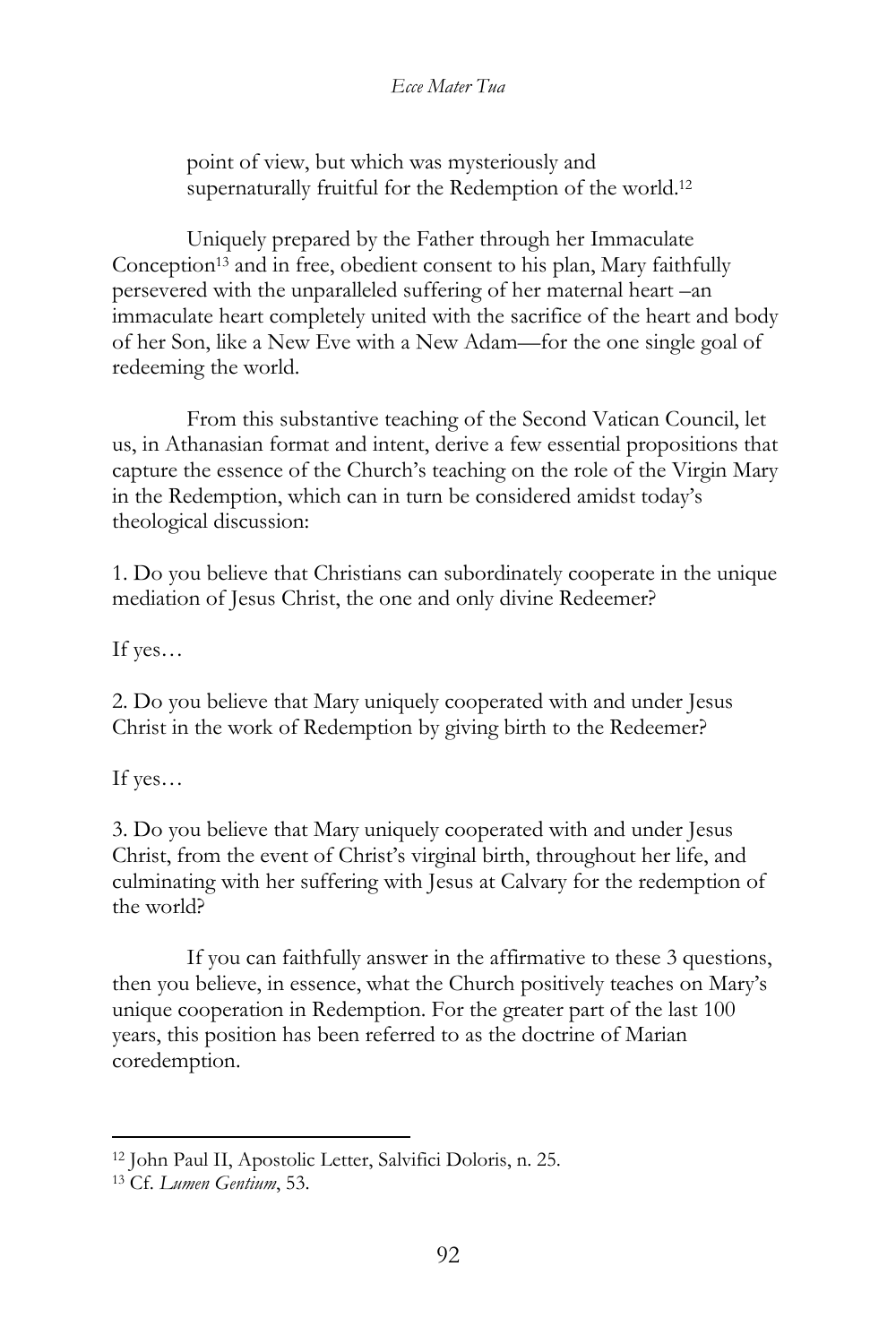As German Mariologist, Fr. Manfred Hauke states: "Coredemption is nothing other than cooperation with the Redemption."<sup>14</sup> Fr. Gabriele Roschini, founder of the *Marianum* Theological Faculty in Rome and one of the 20th Century's most renowned Mariologists, denotes what specifically constitutes Marian "cooperation" in Redemption:

> To "cooperate" means to unite one's own action to that of another, so as to produce, with him, a common work which is the result of two causes, distinct in principle, but associated in their activity and in effect, the end of their action. The work in which the Virgin united her action to that of Christ is the Redemption of the human race.<sup>15</sup>

The Belgian theologian Fr. Jean Galot, S.J. (1919–2008)—who was a consultant to the Holy See —articulates the legitimacy of Christian coredemption doctrine as a universal Christian call based on St. Paul's teaching on participation in Christ (as published in the semi-official *La Civilta Catholica)*:

> The coredemption assumes a unique form in Mary, by virtue of her role as mother. Nevertheless, we must speak of coredemption in a much broader context in order to include all who are called to unite themselves to the work of Redemption. In this context, all are destined to live as "co-redeemers," and the Church herself is a coredemptrix. In this regard we cannot forget the affirmations of Paul in our participation in the Redemptive path of Christ: in baptism, we are "buried with Christ" (Rom. 6:4); in faith we are already "raised up with" him (Col. 2:13;3:1); "God made us alive together with Christ…and raised us up with him, and made us sit with him in the heavenly places in Christ Jesus (Eph 2:5-6)." This participation results from the sovereign action of the Father, but it implies equally on our part a personal involvement. Having been made participants in the new

<sup>14</sup> Manfred Hauke, *Introduction to Mariology*, p. 329.

<sup>15</sup> Gabriele Roschini, *Maria Santissima Nella Storia Della Salvezza*, Isola Del Liri, Pisani, 1969, Vol 2, p. 120; Hauke, *Introduction to Mariology*, p. 329.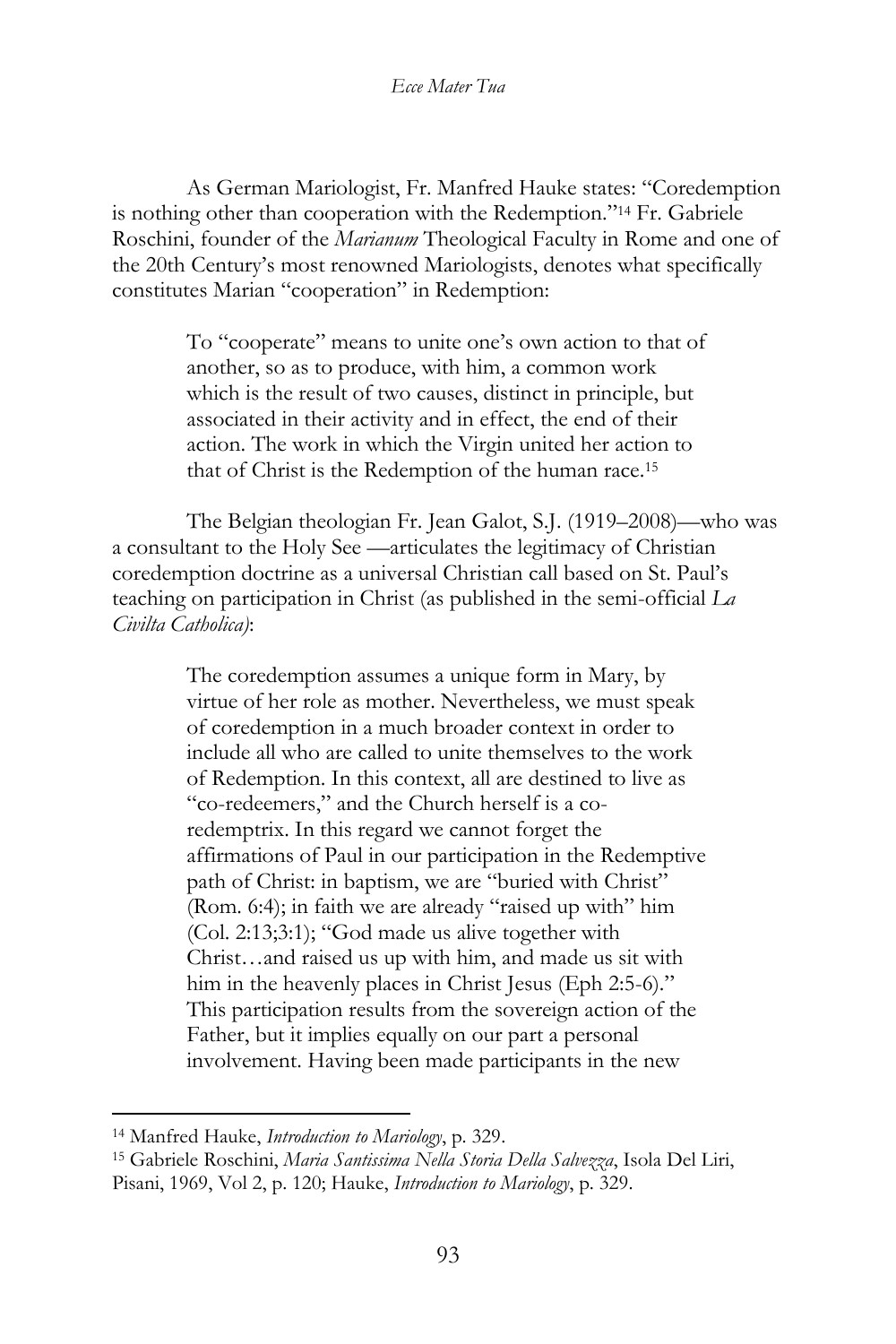life of Christ, we are capable of cooperating in the work of salvation. St. Paul has a consciousness of his declaring: "We are God's co-workers (1 Cor. 3:9)."<sup>16</sup>

It is indeed remarkable, and rarely noted, how comfortable and recurrent St. Paul is with the concept of "co-workers" (*synergoi*) as applied to Christian ministry, a term he uses at least five times in five different epistles17, including "co-workers in the Kingdom of God" (Col. 4:11); and "co-workers in Christ Jesus" (Rom. 16:3). He is in good New Testament company: St. John likewise refers to fellow Christians as "co-workers in the Truth" (3 John 1:8).

When Pope Pius XI made the first public papal reference to Mary as "Co-redemptrix" in a 1933 allocution, his explanation of the Coredemptrix title focused on two essential elements: 1) giving birth to the Redeemer; and 2) Mary's suffering with Jesus in the sorrow and sacrifice which led to the Redemption of humanity:

> By necessity, the Redeemer could not but associate (*non poteva, per necessità di cose, non associare*) his Mother in his work. For this reason, we invoke her under the title of Coredemptrix. She gave us the Savior, she accompanied him in the work of Redemption as far as the cross itself, sharing with him the sorrows of the agony and of the death in which Jesus consummated the Redemption of all mankind. And truly under the Cross, in the final moments of his life, the Redeemer proclaimed her our mother and the universal mother. 18

Entirely human yet entirely unique due to her unparalleled fullness of grace, Mary's free and active cooperation in giving flesh to the Redeemer, and her continuous free and active cooperation with Jesus in the mission of Redemption, culminating in her sorrow united with his sacrifice

<sup>16</sup> Jean Galot, S.J., "Maria Corredentrice: Controversie e problemi dottrinali", *La Civilta Catholica* 145 (1994, quaderno 3459-3460) p. 215 (translation, Msgr. Arthur Calkins).

<sup>17</sup> Cf. 1 Cor. 3:9; Romans 16:3; 2 Cor. 1:24; Col. 4:11; Philemon 1:24.

<sup>18</sup> Pius XI, *Allocution to a group pf pilgrims from Vicenza,November 30, 1933, Insegnamenti Pontifici* – *7. Maria SS.*, 2a edizione aggiornata, Edizioni Paoline, Roma 1964, p. 242; *L'Osservatore Romano*, December 1, 1933, p. 1.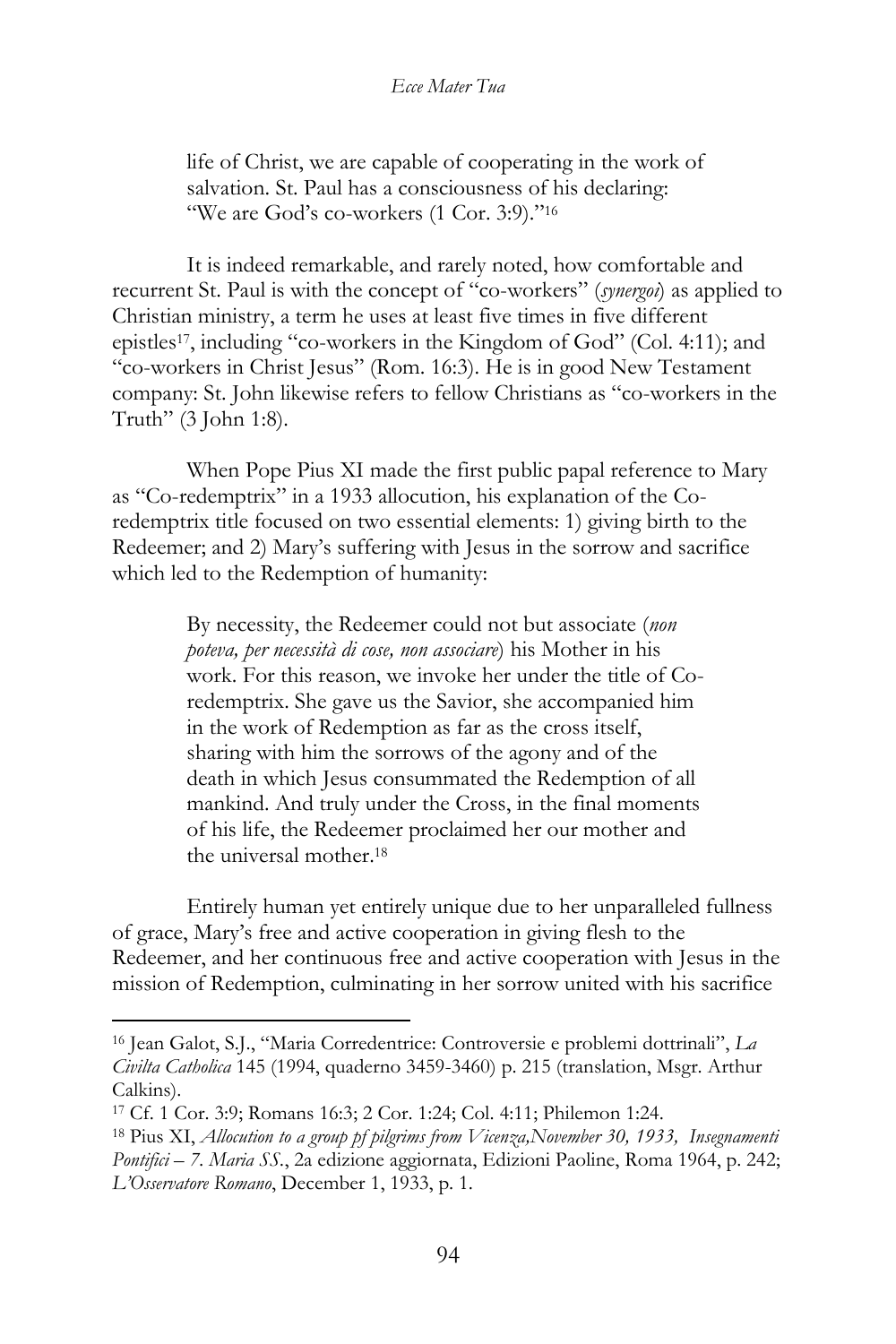at Calvary—these two biblical events, made entirely unique — constitute the essence of Marian coredemption. It is precisely these two unique and inseparable aspects of the life of the Immaculate Mother, as confirmed by Pius XI, *which have always traditionally and faithfully been denoted and embodied in the single Marian title, Co-redemptrix, the doctrinal basis of which is evidenced in the teachings of Vatican II.* 

Certainly, there are other related questions regarding Marian coredemption, for example, the question of Mary's merit in relation to that of Christ. But even here, theological consensus can be reached through, for example, Pius X's "*de congruo*" designation of Marian merit in the order of fittingness.<sup>19</sup> It is of paramount importance to recall that *not every related question to a given doctrine must be settled in order to confirm that doctrine as an essential Christian truth revealed by God*. The *debitum peccati* issue in relation to the Immaculate Conception dogma, and the "death" of Mary issue in relation to the Assumption dogma, prove this true.

In the final analysis, titles like Co-redemptrix truly serve the mystery which they embody, as do other ecclesial titles such as Mother of God, Transubstantiation, and Papal Infallibility. They only lead to confusion when the doctrine they denote experiences a lack of faith. These titles fulfill a dynamic purpose in the proper safeguarding and understanding of the saving doctrines of faith behind them. Titles defend truth.

As 4th century Christological battles raged on, the feuding parties were shocked with a dramatic and unforeseen event: the newly elected Emperor, Julian, now sought to return the newly Christianized Roman Empire to former pagan, worldly ways. It was neither charity nor justice that led Julian the Apostate to return the exiled Athanasius to Alexandria. It was rather Julian's notion—scandalous but at times true—that "no wild beasts were so hostile to men than were the Christians to one another."<sup>20</sup>

Catholic theologians should strive for greater unity rather than greater hostility. Regarding Mary's coredemptive role and her mediation of grace, there is more consensus than many realize. For example, the Roman

<sup>19</sup> Pius X, Encyclical, *Ad diem illum*, 1904.

<sup>20</sup> Davis, *The First Seven Ecumenical Councils*, p. 101.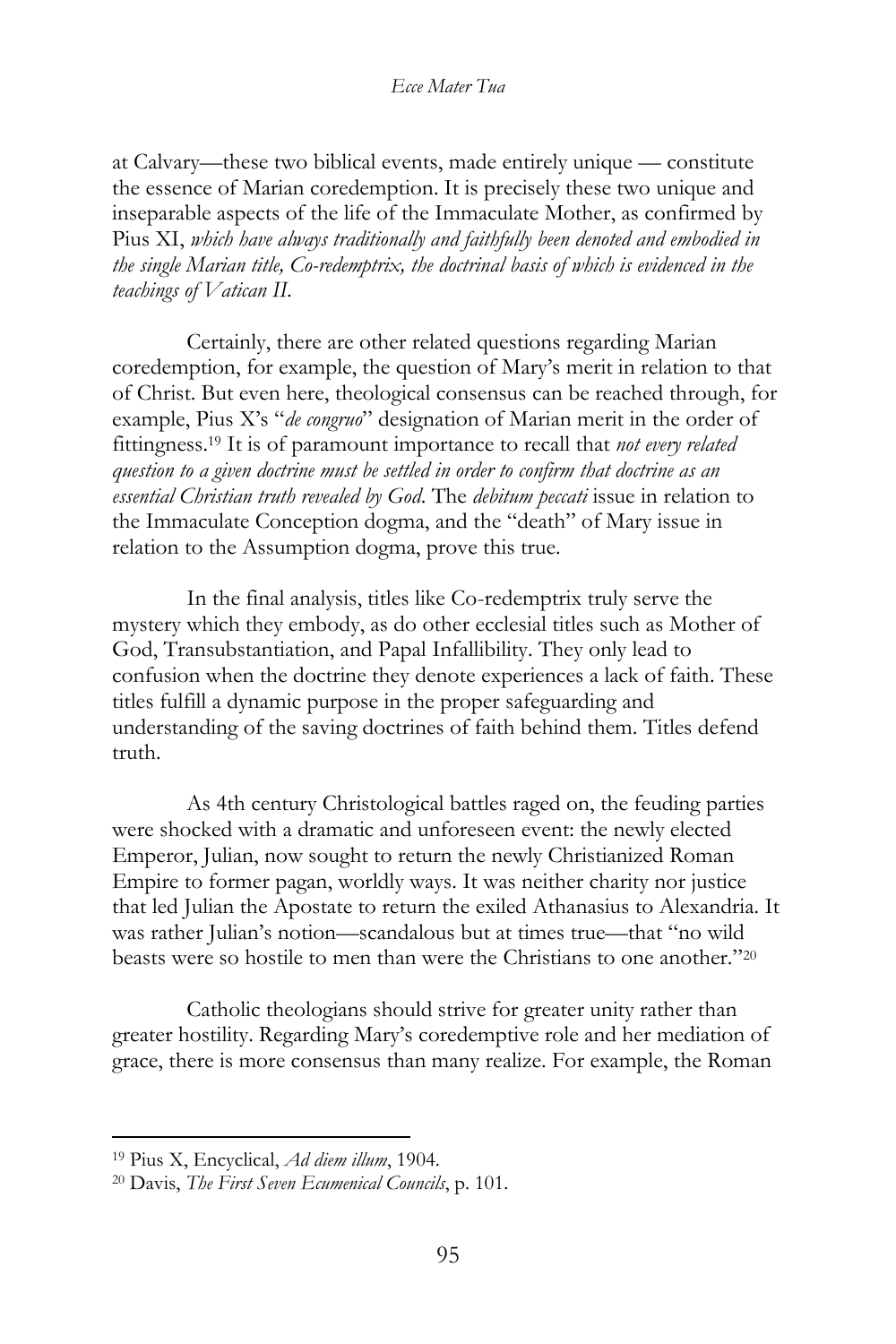Mariologist, Fr. Salvatore Perrella, SM, has affirmed the essential link between Marian coredemption and mediation in her spiritual maternity:

> Coredemption (historical-messianic cooperation) and Mediation (celestial cooperation) are always relative and successive one to the other, and together they express the two significant and supportive moments of Mary's spiritual maternity towards humanity, namely—to express it in the classical language—: the *action of the acquisition* of *Grace* and that of its *application* to individual men and women redeemed by Christ. 21

Pope Francis has also affirmed the unique role of the Blessed Virgin Mary in the work of redemption. In his January 1, 2020 homily for the Solemnity of Mary, Mother of God, he states that "there is no salvation without the woman":

> The first day of the year, we celebrate this nuptial union between God and mankind, inaugurated in the womb of a woman. In God, there will forever be our humanity and Mary will forever be the Mother of God. She is both woman and mother: this is what is essential. From her, a woman, salvation came forth and thus there is no salvation without the woman. In her, God was united to us, and if we want to unite ourselves to him, we must take the same path: through Mary, woman and mother.<sup>22</sup>

In his September 15, 2021 homily for the Feast of Our Lady of Sorrows, Pope Francis referred to Mary as "the Mother of Compassion" who "shared in her Son's mission of salvation, even to the foot of the Cross." This is the essential doctrine of Marian coredemption.<sup>23</sup>

<sup>22</sup> Pope Francis, homily, January 1, 2020:

<sup>21</sup> Salvatore M. Perrella, "La Controversa Questione delle 'Apparizioni di Amsterdam' e il Tema della Mediazione e della Reiterata Richiesta del V Dogma Mariano," *Marianum* 83 (2021) 321

[https://www.vatican.va/content/francesco/en/homilies/2020/documents/papa](https://www.vatican.va/content/francesco/en/homilies/2020/documents/papa-francesco_20200101_omelia-madredidio-pace.html)[francesco\\_20200101\\_omelia-madredidio-pace.html](https://www.vatican.va/content/francesco/en/homilies/2020/documents/papa-francesco_20200101_omelia-madredidio-pace.html) (accessed January 28, 2022). <sup>23</sup> Pope Francis, homily, September 15, 2021:

[https://www.vatican.va/content/francesco/en/homilies/2021/documents/20210](https://www.vatican.va/content/francesco/en/homilies/2021/documents/20210915-omelia-sastin.html) [915-omelia-sastin.html](https://www.vatican.va/content/francesco/en/homilies/2021/documents/20210915-omelia-sastin.html) (accessed January 28, 2022).